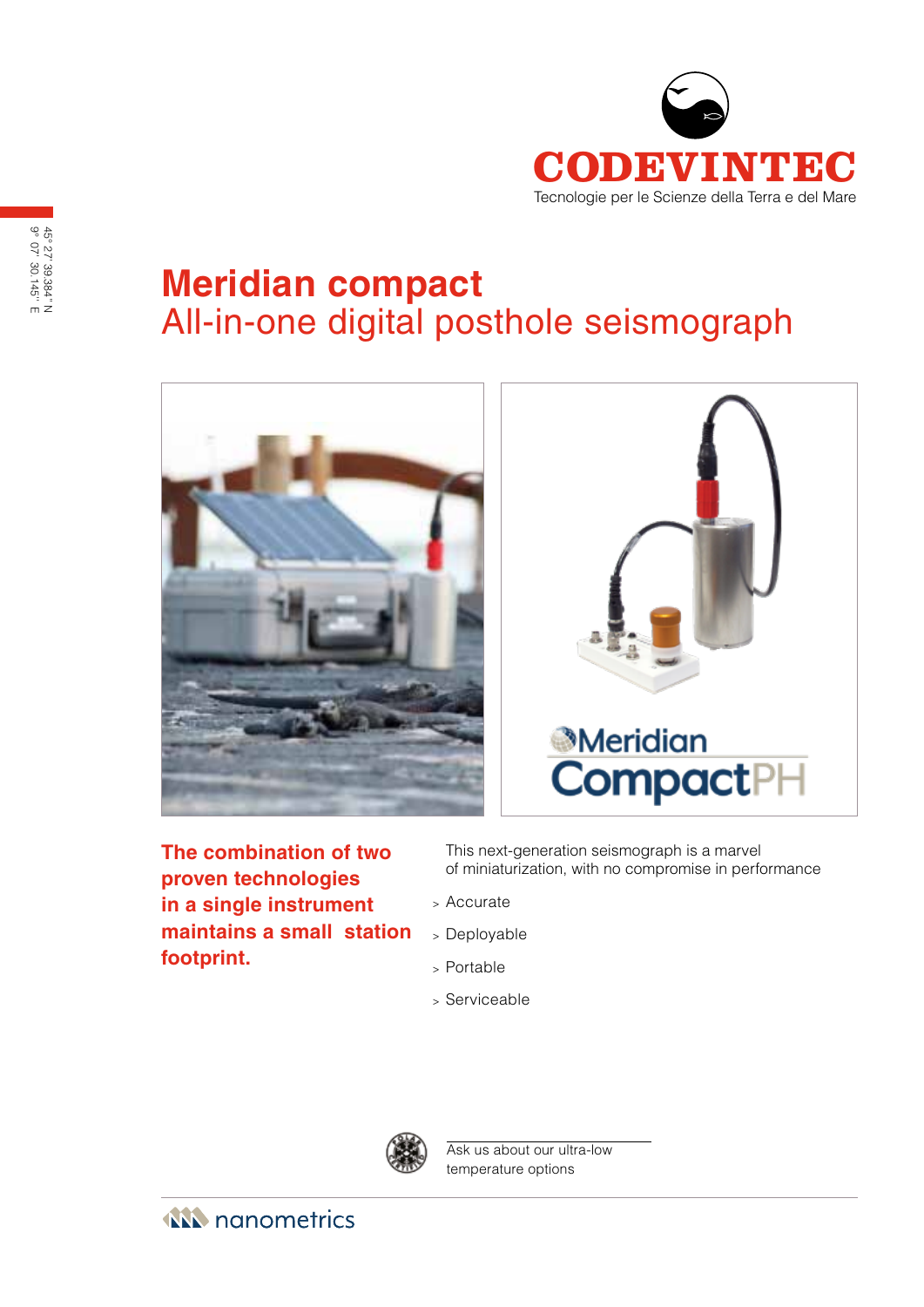

## **Meridian compact PH**

Introduced in 2009, the Trillium Compact's small size and portability revolutionized broadband fieldwork. The Meridian Compact PH takes broadband to an entirely new level, by marrying the sensor to the digitizer and recorder.

#### **As shallow as possible, as deep as necessary**

Direct bury installation consistently demonstrates performance gains. And combining technologies in a single unit keeps things simple: the Meridian Compact PH seismograph is extremely easy to deploy, with no-mass lock or mass centering required. Its exceptionally small size and generous operational tilt range significantly reduces the time and effort required for site preparation and installation.

#### **Metadata you can trust**

Instrumentation configuration is made easy with an intuitive user interface. Once configured, the Meridian Compact PH builds its own metadata. With the digitizer and sensor housed in a single unit, Dataless SEED or RESP response files are internally built and guaranteed to be correct every time.



#### SENSOR: Trillium Compact Seismometer

See the Trillium Compact Seismometer specifications for more details.

| <b>Technology</b> |  |
|-------------------|--|
|-------------------|--|

| <b>Topology</b>               | Symmetric triaxial                                  |
|-------------------------------|-----------------------------------------------------|
| <b>Mass centering</b>         | None required                                       |
| <b>Operational tilt range</b> | 120s model: $+2.5^{\circ}$ 20s model: $+10^{\circ}$ |

#### **Performance**

| Bandwidth/120s       | -3 dB corners at 120 s and 108 Hz                |
|----------------------|--------------------------------------------------|
| <b>Bandwidth/20s</b> | -3 dB corners at 20 s and 108 Hz                 |
| <b>Clip Level</b>    | $>$ 26 mm/s up to 10 Hz and 0.17q<br>above 10 Hz |

#### Digital Recorder

#### **Digitizer Performance & Capabilities**

| <b>Type</b>              | 24-bit ADC per channel, simultaneous sampling                                 |
|--------------------------|-------------------------------------------------------------------------------|
| <b>Dynamic range</b>     | 142 dB @ 100 sps (full-scale peak to RMS<br>shorted-input noise)              |
| <b>Selectable Gain</b>   | 1, 2, 4, 10                                                                   |
| <b>Sensitivity</b>       | 300, 600, 1200, 3000 counts/(um/s),<br>1% accuracy                            |
| Sample rates             | 1, 2, 5, 10, 20, 40, 50, 80, 100, 125, 200,<br>250, 500, 1000, 2000, 5000 sps |
| <b>Dual Sample Rates</b> | A second sample rate can be selected from the<br>sample rates above           |





#### Specifications subject to change without notice

| <b>Decimation Filter</b>      | Selectable linear phase (non-causal) or mini-<br>mum phase (causal)                                                                                                    |
|-------------------------------|------------------------------------------------------------------------------------------------------------------------------------------------------------------------|
| <b>Anti-alias Filters</b>     | -140 dB (linear phase) or -120 dB (minimum<br>phase) at Nyquist frequency, 0 dB at 80%<br>Nyquist                                                                      |
| <b>Digital Filters</b>        | > User-configurable low-pass and high-pass<br>> 1st to 5th order, 0.1mHz to Nyguist<br>> Different filters may be configured for primary<br>and secondary sample rates |
| <b>Orientation Correction</b> | User configurable onboard 3-D data rotation for<br>correcting azimuth and tilt                                                                                         |
| Calibration                   |                                                                                                                                                                        |
| <b>Signal Source</b>          | 16-bit DAC with 30 ksps output                                                                                                                                         |
| <b>Attenuator</b>             | Selectable 1, 10, 100 attenuation                                                                                                                                      |
| Waveforms                     | Synthesized sine, PRB signals Playback user<br>defined calibration files                                                                                               |
| <b>Recording (Continuous)</b> |                                                                                                                                                                        |
| <b>Formats</b>                | MiniSFFD                                                                                                                                                               |
| <b>Internal Media</b>         | 8 GB flash memory (32 or 64 GB options<br>available)                                                                                                                   |
| <b>Removable Media</b>        | SD Card up to 64 GB                                                                                                                                                    |
| <b>Recording (Events)</b>     |                                                                                                                                                                        |
| <b>Triggers</b>               | Bandpassed STA/LTA, Threshold                                                                                                                                          |
| <b>Captured Data</b>          | MiniSEED, ASCII                                                                                                                                                        |